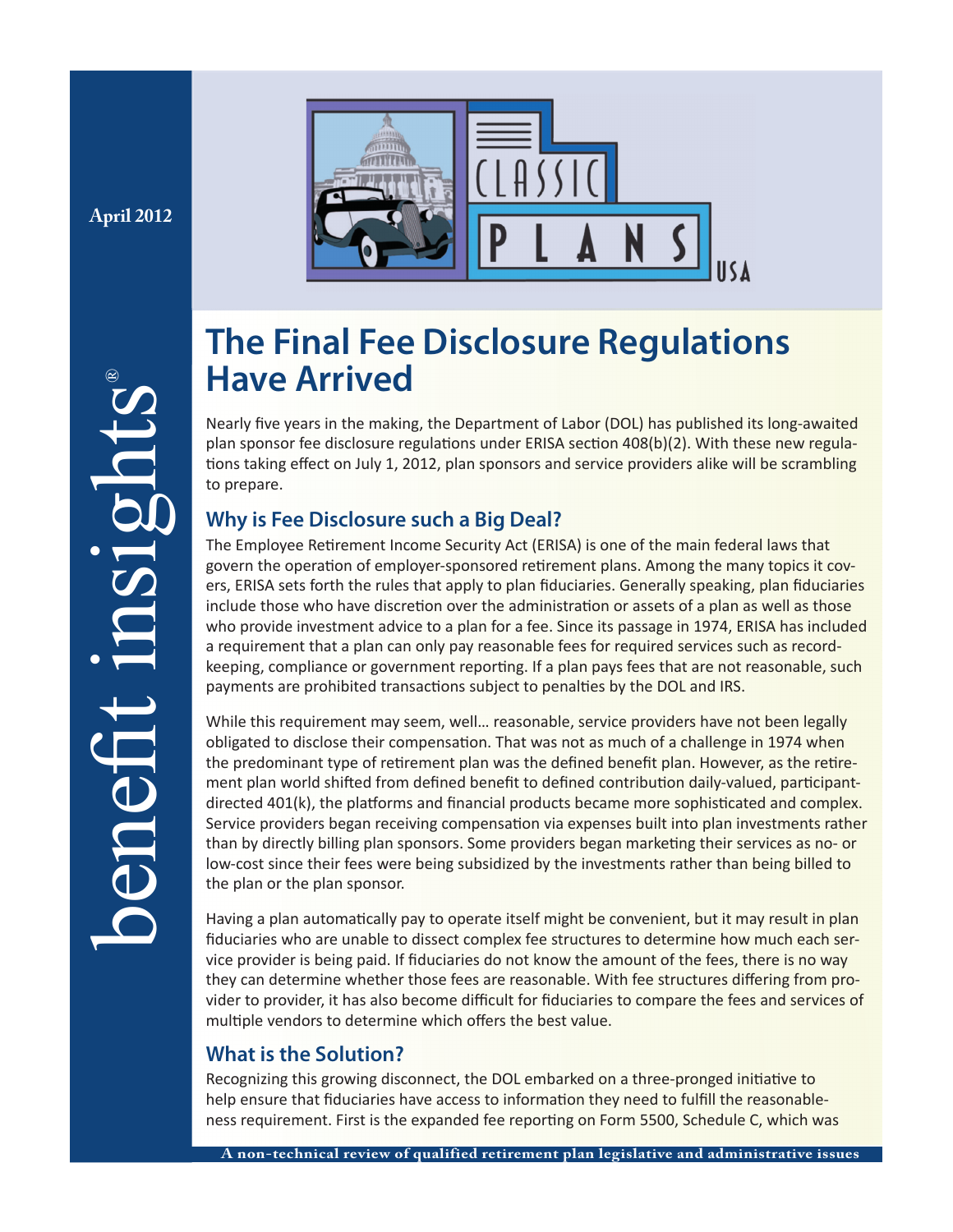effective for plan years beginning in 2009 and is generally required for plans with more than 100 participants. The second prong is the required disclosure to plan participants at various times throughout the year.

Third is the requirement for service providers to disclose fee and service information to plan sponsors. Regulations implementing this requirement were first proposed in December 2007. After being revoked, re-proposed and semi-finalized, the sponsor-level fee disclosure regulations were finalized in February of this year.

## **Are all Service Providers Required to Comply?**

The short answer is "No." The regulations coin a new term "Covered Service Provider" (CSP) to describe those subject to the rules. CSPs fall into three general categories:

- 1. Registered Investment Advisors and other fiduciary advisors;
- 2. Those who provide a plan investment platform; and
- 3. Service providers who receive indirect compensation, e.g. revenue sharing, commissions, etc.

These might seem straightforward, but the devil is in the details. Let's consider several examples to help clarify.

#### **Investment Professionals**

The first category clearly indicates that Registered Investment Advisors and other fiduciary advisors are CSPs. But, what about those who are non-fiduciary brokers? Such individuals do not fit into the first category; however, since they typically receive commissions, they are CSPs under the third category.

#### **Platform Providers**

This group seems relatively clear-cut. Any vendor, regardless of how it is compensated, that provides the investment platform to a participant-directed, defined contribution plan is a CSP. However, there are some nuances. Assume an investment professional provides the investment platform and partners with a separate firm who provides recordkeeping. In this case, the investment professional, not the recordkeeper, is likely the platform provider; therefore, the recordkeeper would probably not be a category 2 CSP. However, since most recordkeepers receive revenue sharing payments, they will typically be category 3 CSPs.

#### **Third Party Administrators**

TPAs cannot be classified as a group because their services and compensation arrangements can vary widely. Consider a TPA that provides annual compliance testing and government reporting services but does not provide recordkeeping. If all fees are paid by the plan sponsor or directly from the plan, that TPA is not a CSP and is not subject to the new fee disclosure requirements. This is due to the fact that all fees are being paid directly and are, presumably, readily identifiable.

However, assume that the same firm regularly partners with an insurance company for recordkeeping services. The insurance company pays the TPA a marketing allowance based on the combined assets of all mutual clients. That marketing allowance is indirect compensation, making the TPA a category 3 CSP.

#### **Other Providers**

Whether other providers are CSPs depends largely on how they are compensated. Attorneys and accountants generally will not be CSPs since their typical compensation structures do not include indirect compensation. The regulations require that the fees paid to affiliates or subcontractors of a CSP must also be disclosed, so it is important to consider the relationships service providers may have with other companies. Since those affiliates often have no direct relationship with the plan, the CSP must include their compensation with its disclosure.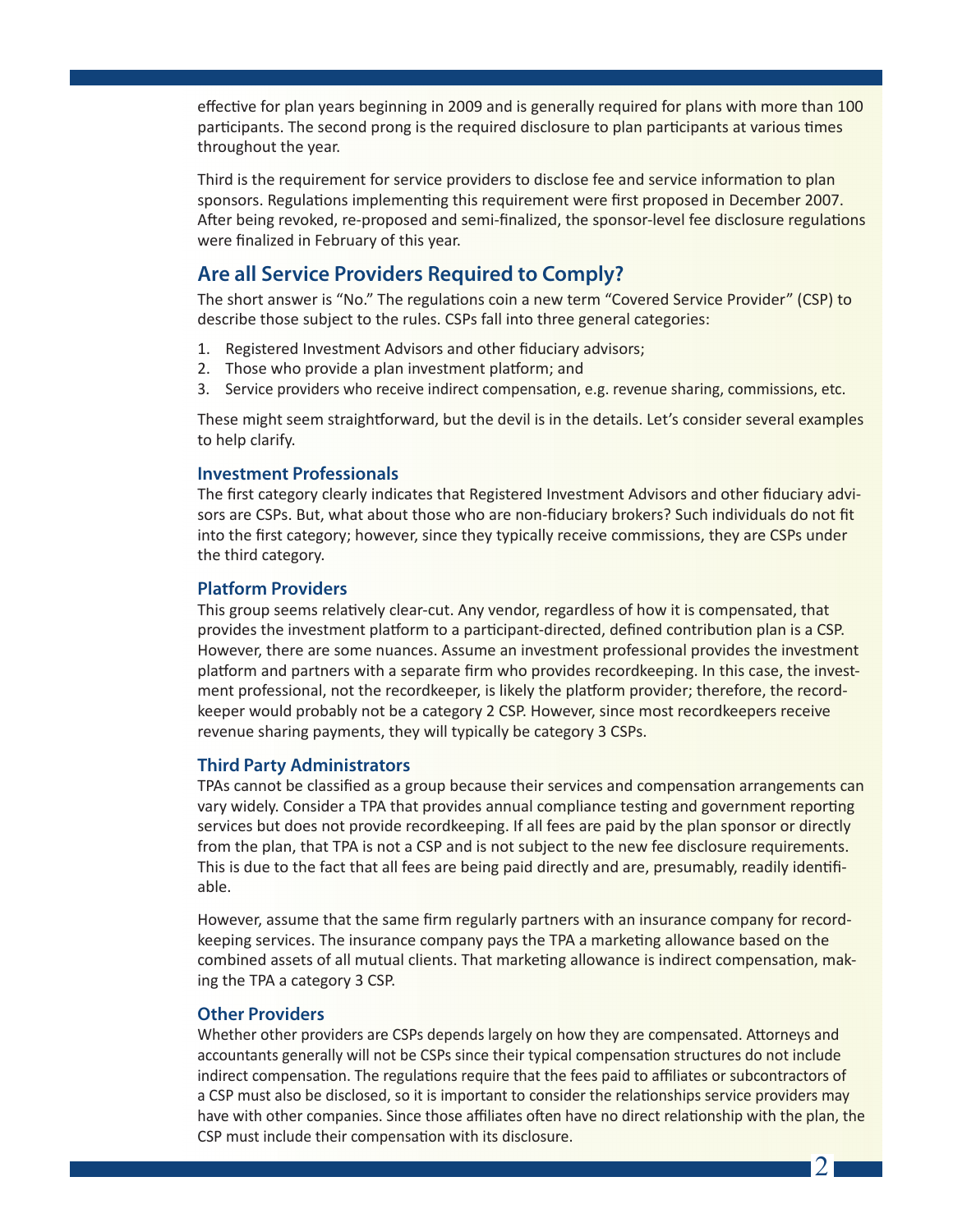Regardless of the category, a service provider must have a reasonable expectation that its fees will be \$1,000 or more under the life of its contract with the plan in order for it to be a CSP.

## **What must be Disclosed?**

There is quite a list of information a CSP must provide to a covered plan. It is all designed to help plan fiduciaries understand the fees being paid and the services to which they relate. In addition, full disclosure of all compensation will help highlight any potential conflicts of interest in the recommendations that service providers make to their clients.

**Who:** The CSP must identify itself and, if applicable, provide a written statement that it will provide services as a fiduciary or a Registered Investment Advisor.

What: The CSP must identify the services it provides to a plan under the contract or arrangement.

How: The CSP must describe how it will receive each category of compensation. For example, some fees may be directly billed to the plan, while others may be deducted from investment returns or paid via revenue sharing.

How Much: The CSP must report all direct and indirect compensation paid to itself and/or any affiliates and should include anything of monetary value, e.g. gifts, trips, etc. The fees should be tied to the services to which they relate, and for indirect compensation, the payer must also be identified. If recordkeeping is part of a bundle of services and the CSP is unable to determine the portion of total compensation related to that service, the CSP must provide a reasonable, good-faith estimate or use the prevailing market rate for similar services. If there are any fees related to the termination of the agreement, the CSP must disclose those in addition to providing a description of how any pre-paid amounts will be pro-rated and refunded.

In addition to the above, fiduciary CSPs are required to provide general information about the investment options offered under the plan, including expense ratios, wrap fees, historical rates of return, comparisons to benchmarks, etc.

## **When must the Information be Disclosed?**

The goal of the regulations is to ensure plan fiduciaries have the information to determine if a service provider's fees are reasonable in advance of making the hiring decision. If a plan has already hired a service provider that is a CSP, the CSP must provide the initial disclosures no later than July 1, 2012. For all future arrangements, the CSP must disclose "reasonably in advance of the date the contract is entered into, extended or renewed." The inclusion of the words "extended or renewed" can present a trap for the unwary. It is not uncommon for a contract to expire (after one or two plan years) and automatically renew each year thereafter. In those instances, the disclosures must be provided each year prior to the renewal date.

In many situations, the investment menu is not determined until after the contract is signed. How can the CSP provide all the investment disclosures in advance? If this circumstance occurs, the investment information must be provided no later than 30 days after the CSP knows which platform, funds, etc., will be used.

When any of the previously disclosed information changes, the CSP must communicate those changes as soon as possible but no later than 60 days after becoming aware of the change.

## **What are the Consequences of Non-Compliance?**

The DOL has made compliance an integral part of the reasonable fee requirement; therefore, if there is no disclosure, the fees are automatically deemed unreasonable. That means there is

3